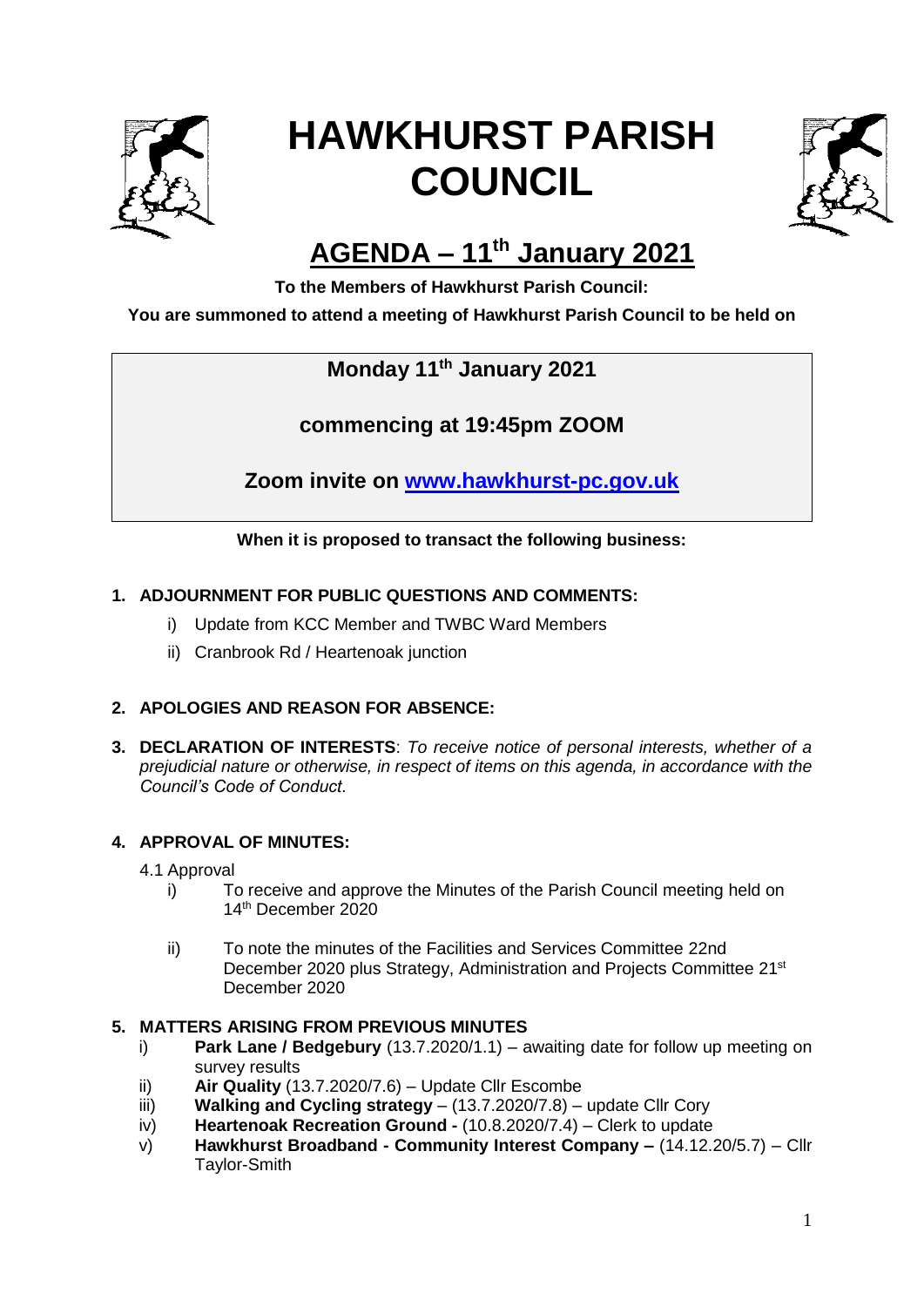#### **6. PLANNING**

|  | 6.1 Planning applications to be considered |  |  |
|--|--------------------------------------------|--|--|
|--|--------------------------------------------|--|--|

| <b>No</b> | <b>Application No</b> | Proposal                                        | Location                          |
|-----------|-----------------------|-------------------------------------------------|-----------------------------------|
| 50        | 20/02792/FULL         | Conversion of incidental stable outbuilding     | Collingwood<br>Old                |
|           |                       | accommodation;<br>kitchen<br>into<br>annexe     | Barn Collingwood                  |
|           |                       | alterations to the main dwelling                | Hastings<br>Farm                  |
|           |                       |                                                 | Hawkhurst<br>Road                 |
|           |                       |                                                 | Kent TN18 4RR                     |
| 51        | 20/03526/FULL         | Demolition of existing building and erection of | 8 Colonnade Rye                   |
|           |                       | 3 bedroom dwelling with parking                 | Hawkhurst<br>Road                 |
|           |                       |                                                 | <b>TN18 4ES</b>                   |
| 52        | 20/03527/LBC          | Demolition of existing building and erection of | 8 Colonnade Rye                   |
|           |                       | 3 bedroom dwelling with parking                 | Hawkhurst<br>Road                 |
|           |                       |                                                 | <b>TN18 4ES</b>                   |
| 53        | 20/03521/FULL         | Variation of Condition 2 (Approved Plans) of    | St Bridget House                  |
|           |                       | Planning Permission 19/01273/FULL - To          | Rye<br>Road                       |
|           |                       | secure an amendment to window detailing         | Kent<br>Hawkhurst,                |
|           |                       | and a small extension to facilitate internal    | <b>TN18 5DA</b>                   |
|           |                       | movement within the building                    |                                   |
| 54        | 20/03472/FULL         | Siting of 3 x 9x9 metres single storey          | Rhokett<br>Limited                |
|           |                       | temporary marquees, for 5 years during the      | Unit 10 Hawkhurst                 |
|           |                       | months of September to December inclusive,      | <b>Station</b><br><b>Business</b> |
|           |                       | and parking (Retrospective)                     | Park Gills Green                  |
|           |                       |                                                 | Hawkhurst,<br>Kent                |
|           |                       |                                                 | <b>TN18 5BD</b>                   |
| 55        | 20/03663/TPO          | Trees: COMMON OAK (T10) - Reduce entire         | Herschel<br>Place                 |
|           |                       | crown by 4m in all dimensions, leaving a short  | Hill<br>Highgate                  |
|           |                       | squat tree; CRACK WILLOW (T21) - Reduce         | Hawkhurst, Kent                   |
|           |                       | crown height by 2m and reduce East side to      |                                   |
|           |                       | match into new top; COMMON OAK (T39) -          |                                   |
|           |                       | Remove dead tree; COMMON OAK (T46) -            |                                   |
|           |                       | Heavy reduction 'veteranisation' of lateral     |                                   |
|           |                       | limb weight and height by up to 6 meters        |                                   |

6.2 Planning information on file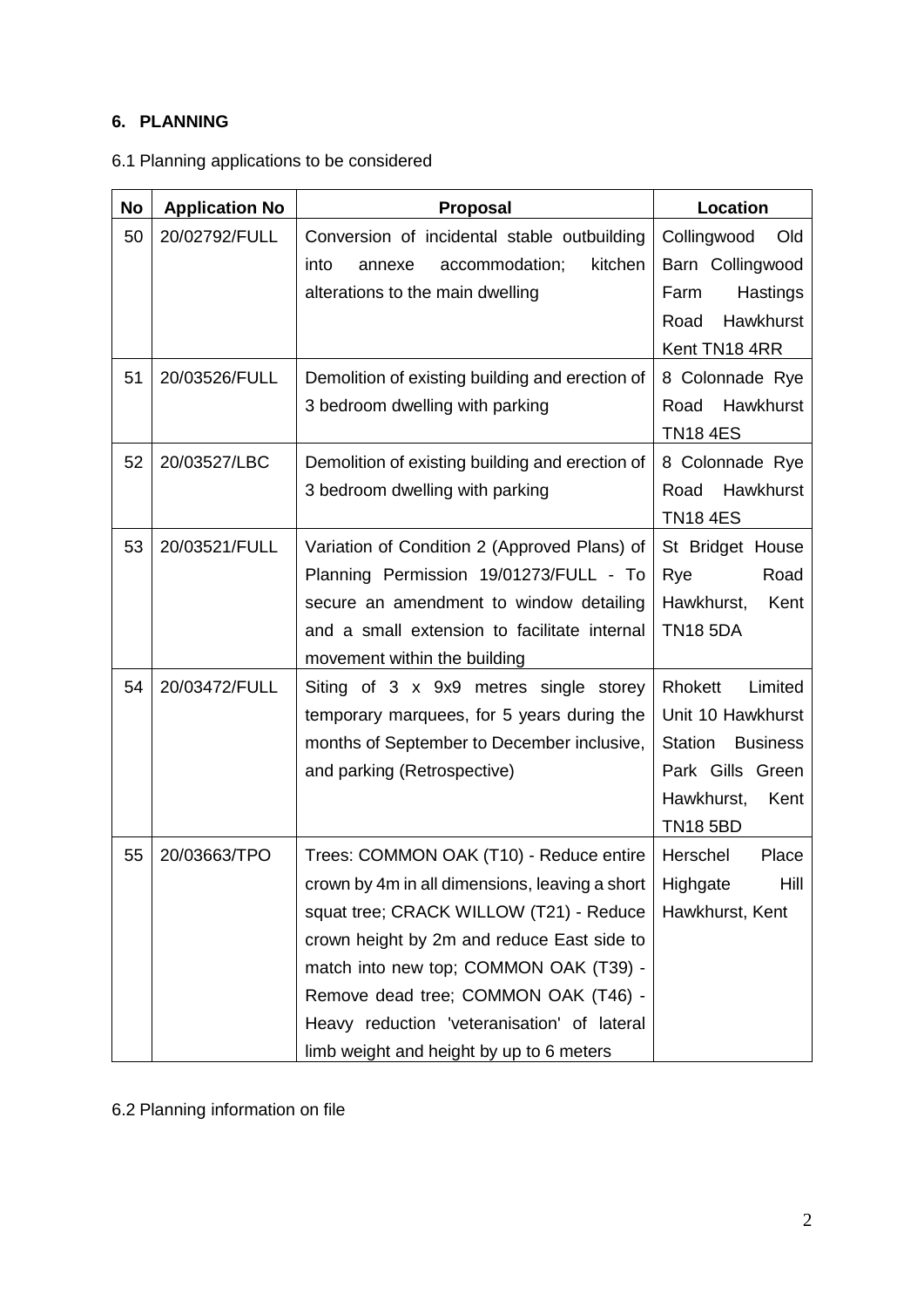#### **7. MATTERS FOR FURTHER DISCUSSION:**

- 7.1 **Council budget 2020/21 report** RFO report to follow
	- **Council Budget 2021 – Appendix A**
	- **Precept – Appendix B**
	- **Allocation of Reserves – Appendix C**
- 7.2 **Year to date budget and projected 2020/21 outturn**  RFO report to follow
- 7.3 **Community Right to Bid –** Cllr Green report attached
- 7.4 **Metal Detecting Policy** Clerk report attached
- 7.5 **TWBC Local Plan and Hawkhurst NDP**  Cllr Escombe verbal update
- 7.6 **Copt Hall – review of building health and safety and heating**  Clerk verbal update
- 7.7 **Tunbridge Wells Agreement – Final document for agreement** Cllr Escombe
- 7.8 **Heartenoak Playground equipment repairs** Clerk has sought four quotes for the repairs – Proludic and Kompan declined as the equipment is not theirs and Wicksteed did not respond. The revised quote from Sovereign is £1,384.41for KGV and £1,694.82 Heartenoak – does not include safety surfacing as we use bark chipping or VAT. The playground equipment budget can cover the cost.

**Proposed to appoint Sovereign to repair play equipment - £1,384.41 for KGV and £1,694.82 for Heartenoak** 

7.9 **Motion:** Cllr Escombe proposes and Cllr Cory seconds to approve changes in officers in Hawkhurst Community Support Group

#### **8. REPORTS OF COMMITTEE CHAIRMEN AND UPDATES**

- 8.1 Facility and Services Committee 22<sup>nd</sup> December 2020 Cancelled
- 8.2 Strategy, Administration and Projects Committee 21<sup>st</sup> December 2020
- 8.3 Community Centre Working Group next meeting 18<sup>th</sup> January 2021

#### **9. FINANCE:**

9.1 Monthly Income and expenditure

#### Table to follow

9.2 Agreement to pay payments schedule

To follow